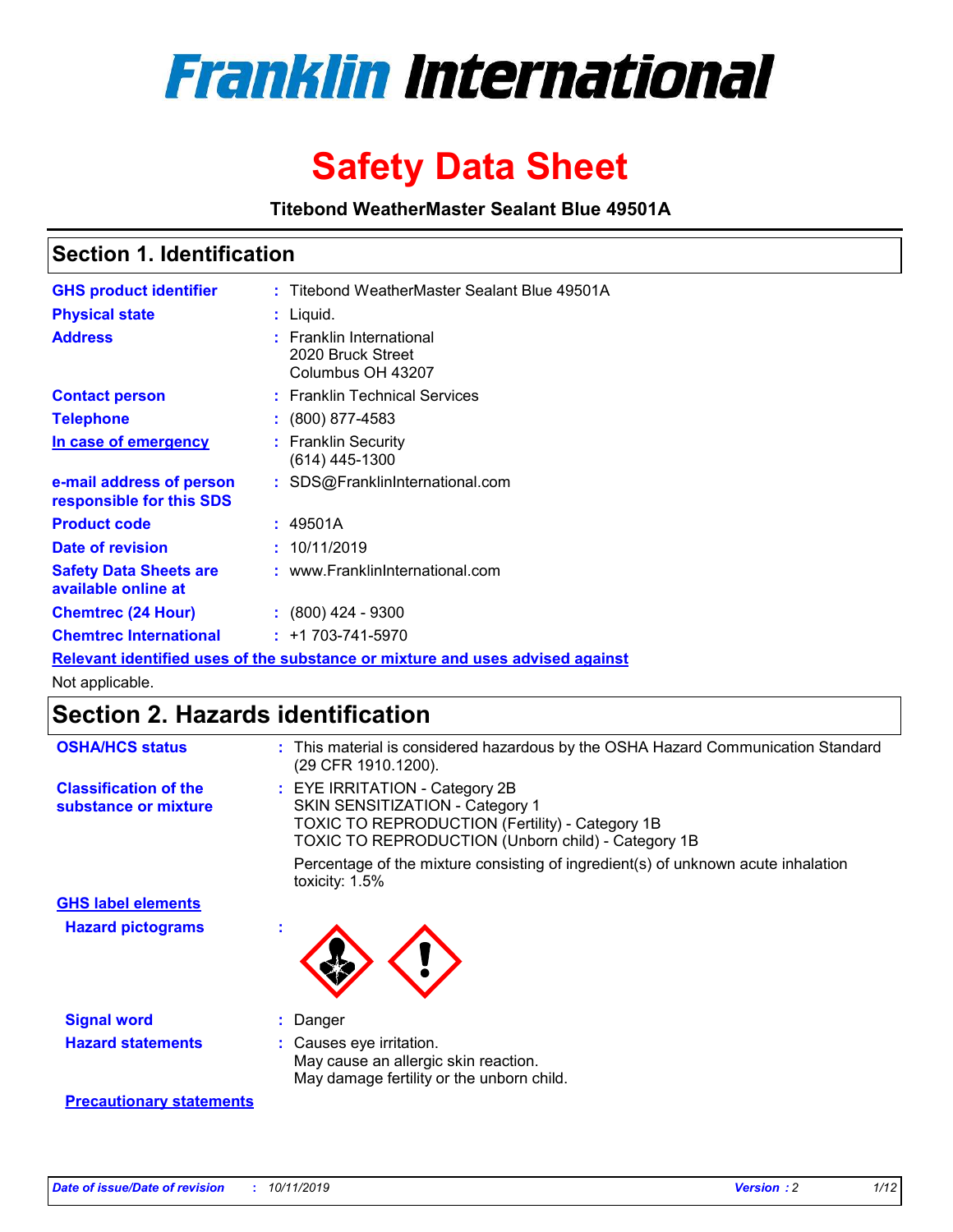### **Section 2. Hazards identification**

| <b>Prevention</b>                          | : Obtain special instructions before use. Do not handle until all safety precautions have<br>been read and understood. Wear protective gloves. Wear eye or face protection.<br>Wear protective clothing. Avoid breathing vapor. Wash hands thoroughly after handling.<br>Contaminated work clothing must not be allowed out of the workplace.                                                        |
|--------------------------------------------|------------------------------------------------------------------------------------------------------------------------------------------------------------------------------------------------------------------------------------------------------------------------------------------------------------------------------------------------------------------------------------------------------|
| <b>Response</b>                            | : IF exposed or concerned: Get medical attention. IF ON SKIN: Wash with plenty of<br>soap and water. Wash contaminated clothing before reuse. If skin irritation or rash<br>occurs: Get medical attention. IF IN EYES: Rinse cautiously with water for several<br>minutes. Remove contact lenses, if present and easy to do. Continue rinsing. If eye<br>irritation persists: Get medical attention. |
| <b>Storage</b>                             | : Store locked up.                                                                                                                                                                                                                                                                                                                                                                                   |
| <b>Disposal</b>                            | : Dispose of contents and container in accordance with all local, regional, national and<br>international regulations.                                                                                                                                                                                                                                                                               |
| <b>Hazards not otherwise</b><br>classified | : Product generates methanol during cure.                                                                                                                                                                                                                                                                                                                                                            |
|                                            |                                                                                                                                                                                                                                                                                                                                                                                                      |

## **Section 3. Composition/information on ingredients**

| <b>Substance/mixture</b><br>Mixture                  |               |                     |
|------------------------------------------------------|---------------|---------------------|
| <b>Ingredient name</b>                               | $\frac{9}{6}$ | <b>CAS number</b>   |
| 3-aminopropyltriethoxysilane<br>Dibutyltin dilaurate | ≤3<br>$≤0.3$  | 919-30-2<br>77-58-7 |

Any concentration shown as a range is to protect confidentiality or is due to batch variation.

**There are no additional ingredients present which, within the current knowledge of the supplier and in the concentrations applicable, are classified as hazardous to health or the environment and hence require reporting in this section.**

**Occupational exposure limits, if available, are listed in Section 8.**

## **Section 4. First aid measures**

| <b>Description of necessary first aid measures</b> |                                                                                                                                                                                                                                                                                                                                                                                                                                                                                                                                                                                                                                                                                                                                                                           |  |  |  |
|----------------------------------------------------|---------------------------------------------------------------------------------------------------------------------------------------------------------------------------------------------------------------------------------------------------------------------------------------------------------------------------------------------------------------------------------------------------------------------------------------------------------------------------------------------------------------------------------------------------------------------------------------------------------------------------------------------------------------------------------------------------------------------------------------------------------------------------|--|--|--|
| <b>Eye contact</b>                                 | : Immediately flush eyes with plenty of water, occasionally lifting the upper and lower<br>eyelids. Check for and remove any contact lenses. Continue to rinse for at least 10<br>minutes. If irritation persists, get medical attention.                                                                                                                                                                                                                                                                                                                                                                                                                                                                                                                                 |  |  |  |
| <b>Inhalation</b>                                  | : Remove victim to fresh air and keep at rest in a position comfortable for breathing. If<br>not breathing, if breathing is irregular or if respiratory arrest occurs, provide artificial<br>respiration or oxygen by trained personnel. It may be dangerous to the person providing<br>aid to give mouth-to-mouth resuscitation. Get medical attention. If unconscious, place<br>in recovery position and get medical attention immediately. Maintain an open airway.<br>Loosen tight clothing such as a collar, tie, belt or waistband. In case of inhalation of<br>decomposition products in a fire, symptoms may be delayed. The exposed person may<br>need to be kept under medical surveillance for 48 hours.                                                       |  |  |  |
| <b>Skin contact</b>                                | : Wash with plenty of soap and water. Remove contaminated clothing and shoes. Wash<br>contaminated clothing thoroughly with water before removing it, or wear gloves.<br>Continue to rinse for at least 10 minutes. Get medical attention. In the event of any<br>complaints or symptoms, avoid further exposure. Wash clothing before reuse. Clean<br>shoes thoroughly before reuse.                                                                                                                                                                                                                                                                                                                                                                                     |  |  |  |
| <b>Ingestion</b>                                   | : Wash out mouth with water. Remove dentures if any. Remove victim to fresh air and<br>keep at rest in a position comfortable for breathing. If material has been swallowed and<br>the exposed person is conscious, give small quantities of water to drink. Stop if the<br>exposed person feels sick as vomiting may be dangerous. Do not induce vomiting<br>unless directed to do so by medical personnel. If vomiting occurs, the head should be<br>kept low so that vomit does not enter the lungs. Get medical attention. Never give<br>anything by mouth to an unconscious person. If unconscious, place in recovery position<br>and get medical attention immediately. Maintain an open airway. Loosen tight clothing<br>such as a collar, tie, belt or waistband. |  |  |  |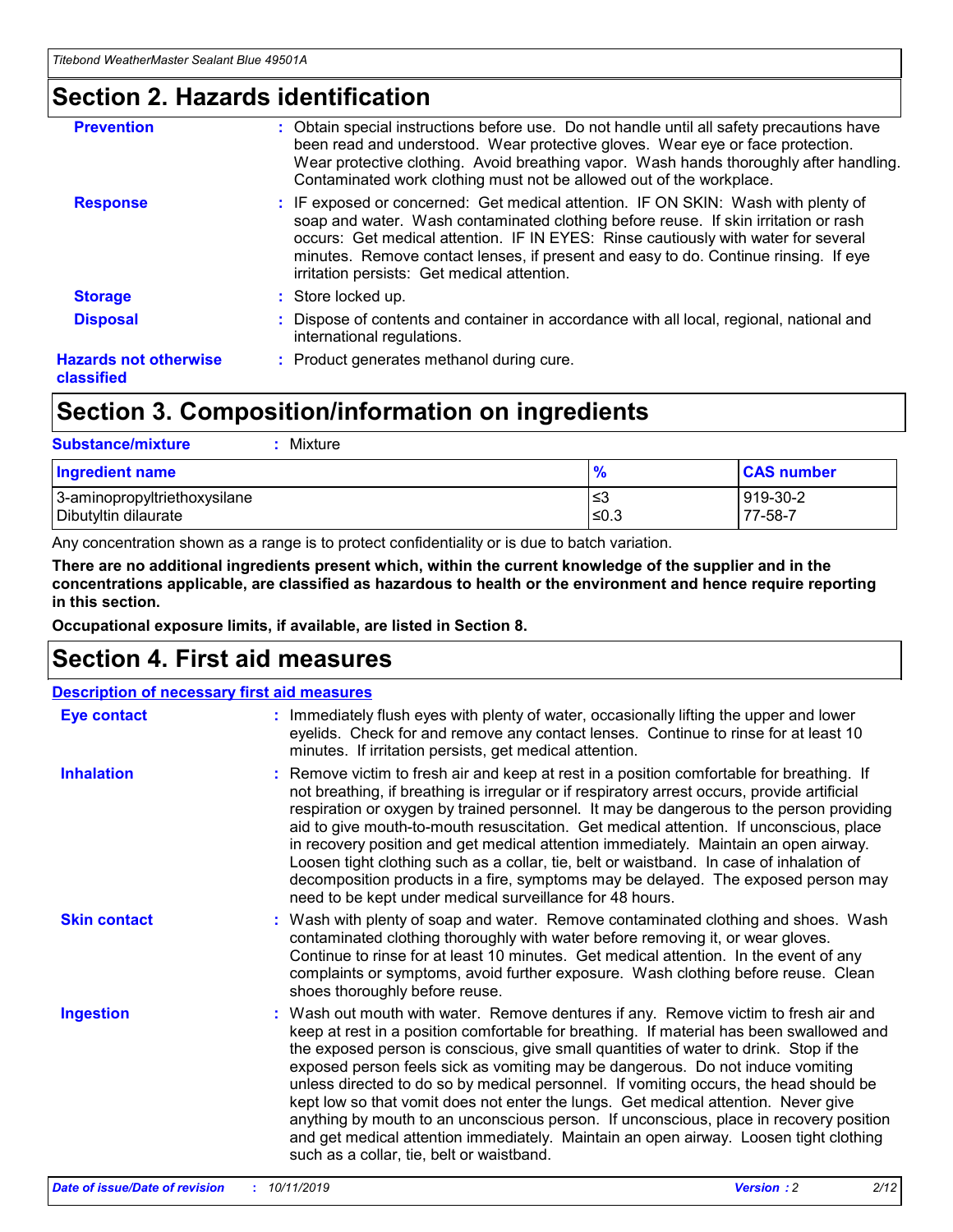## **Section 4. First aid measures**

| Most important symptoms/effects, acute and delayed |  |                                                                                                                                                                                                                                                                                                                                                                                                                 |  |
|----------------------------------------------------|--|-----------------------------------------------------------------------------------------------------------------------------------------------------------------------------------------------------------------------------------------------------------------------------------------------------------------------------------------------------------------------------------------------------------------|--|
| <b>Potential acute health effects</b>              |  |                                                                                                                                                                                                                                                                                                                                                                                                                 |  |
| <b>Eye contact</b>                                 |  | : May cause eye irritation.                                                                                                                                                                                                                                                                                                                                                                                     |  |
| <b>Inhalation</b>                                  |  | : No known significant effects or critical hazards.                                                                                                                                                                                                                                                                                                                                                             |  |
| <b>Skin contact</b>                                |  | : May cause skin irritation.                                                                                                                                                                                                                                                                                                                                                                                    |  |
| <b>Ingestion</b>                                   |  | : No known significant effects or critical hazards.                                                                                                                                                                                                                                                                                                                                                             |  |
| Over-exposure signs/symptoms                       |  |                                                                                                                                                                                                                                                                                                                                                                                                                 |  |
| <b>Eye contact</b>                                 |  | : Adverse symptoms may include the following:<br>irritation<br>watering<br>redness                                                                                                                                                                                                                                                                                                                              |  |
| <b>Inhalation</b>                                  |  | : Adverse symptoms may include the following:<br>reduced fetal weight<br>increase in fetal deaths<br>skeletal malformations                                                                                                                                                                                                                                                                                     |  |
| <b>Skin contact</b>                                |  | : Adverse symptoms may include the following:<br>irritation<br>redness<br>reduced fetal weight<br>increase in fetal deaths<br>skeletal malformations                                                                                                                                                                                                                                                            |  |
| <b>Ingestion</b>                                   |  | : Adverse symptoms may include the following:<br>reduced fetal weight<br>increase in fetal deaths<br>skeletal malformations                                                                                                                                                                                                                                                                                     |  |
|                                                    |  | <b>Indication of immediate medical attention and special treatment needed, if necessary</b>                                                                                                                                                                                                                                                                                                                     |  |
| <b>Notes to physician</b>                          |  | : In case of inhalation of decomposition products in a fire, symptoms may be delayed.<br>The exposed person may need to be kept under medical surveillance for 48 hours.                                                                                                                                                                                                                                        |  |
| <b>Specific treatments</b>                         |  | : No specific treatment.                                                                                                                                                                                                                                                                                                                                                                                        |  |
| <b>Protection of first-aiders</b>                  |  | : No action shall be taken involving any personal risk or without suitable training. If it is<br>suspected that fumes are still present, the rescuer should wear an appropriate mask or<br>self-contained breathing apparatus. It may be dangerous to the person providing aid to<br>give mouth-to-mouth resuscitation. Wash contaminated clothing thoroughly with water<br>before removing it, or wear gloves. |  |

**See toxicological information (Section 11)**

### **Section 5. Fire-fighting measures**

| <b>Extinguishing media</b>                             |                                                                                                                                                                                                     |
|--------------------------------------------------------|-----------------------------------------------------------------------------------------------------------------------------------------------------------------------------------------------------|
| <b>Suitable extinguishing</b><br>media                 | : Use an extinguishing agent suitable for the surrounding fire.                                                                                                                                     |
| <b>Unsuitable extinguishing</b><br>media               | : None known.                                                                                                                                                                                       |
| <b>Specific hazards arising</b><br>from the chemical   | : In a fire or if heated, a pressure increase will occur and the container may burst.                                                                                                               |
| <b>Hazardous thermal</b><br>decomposition products     | : Decomposition products may include the following materials:<br>carbon dioxide<br>carbon monoxide<br>nitrogen oxides<br>metal oxide/oxides                                                         |
| <b>Special protective actions</b><br>for fire-fighters | : Promptly isolate the scene by removing all persons from the vicinity of the incident if<br>there is a fire. No action shall be taken involving any personal risk or without suitable<br>training. |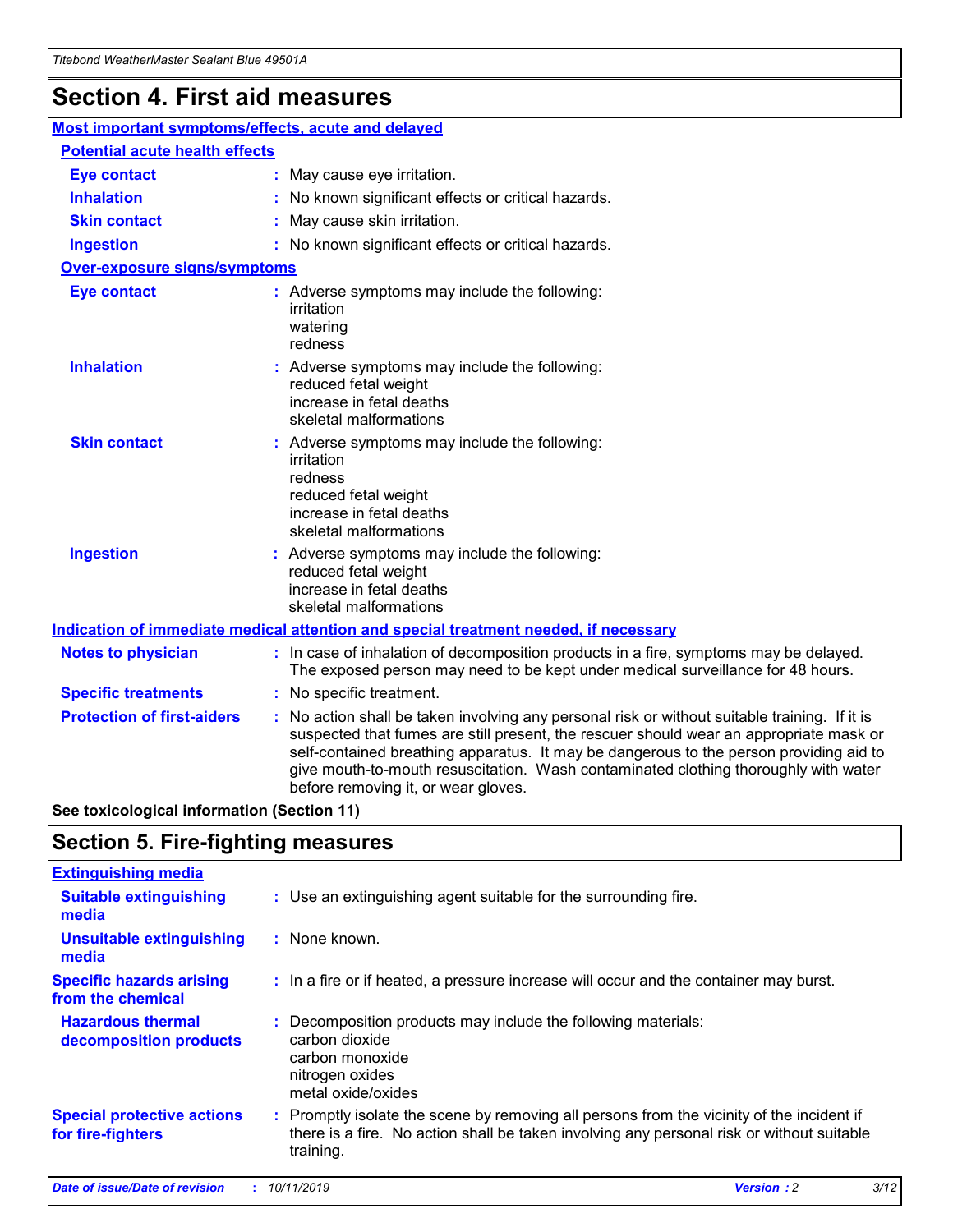#### **Section 5. Fire-fighting measures**

**Special protective equipment for fire-fighters** Fire-fighters should wear appropriate protective equipment and self-contained breathing **:** apparatus (SCBA) with a full face-piece operated in positive pressure mode.

#### **Section 6. Accidental release measures**

#### **Personal precautions, protective equipment and emergency procedures**

| For non-emergency<br>personnel                               | : No action shall be taken involving any personal risk or without suitable training.<br>Evacuate surrounding areas. Keep unnecessary and unprotected personnel from<br>entering. Do not touch or walk through spilled material. Avoid breathing vapor or mist.<br>Provide adequate ventilation. Wear appropriate respirator when ventilation is<br>inadequate. Put on appropriate personal protective equipment.                                                                                                                                                                                                                                                                                             |
|--------------------------------------------------------------|--------------------------------------------------------------------------------------------------------------------------------------------------------------------------------------------------------------------------------------------------------------------------------------------------------------------------------------------------------------------------------------------------------------------------------------------------------------------------------------------------------------------------------------------------------------------------------------------------------------------------------------------------------------------------------------------------------------|
| For emergency responders                                     | : If specialized clothing is required to deal with the spillage, take note of any information in<br>Section 8 on suitable and unsuitable materials. See also the information in "For non-<br>emergency personnel".                                                                                                                                                                                                                                                                                                                                                                                                                                                                                           |
| <b>Environmental precautions</b>                             | : Avoid dispersal of spilled material and runoff and contact with soil, waterways, drains<br>and sewers. Inform the relevant authorities if the product has caused environmental<br>pollution (sewers, waterways, soil or air).                                                                                                                                                                                                                                                                                                                                                                                                                                                                              |
| <b>Methods and materials for containment and cleaning up</b> |                                                                                                                                                                                                                                                                                                                                                                                                                                                                                                                                                                                                                                                                                                              |
| <b>Small spill</b>                                           | : Stop leak if without risk. Move containers from spill area. Dilute with water and mop up<br>if water-soluble. Alternatively, or if water-insoluble, absorb with an inert dry material and<br>place in an appropriate waste disposal container. Dispose of via a licensed waste<br>disposal contractor.                                                                                                                                                                                                                                                                                                                                                                                                     |
| <b>Large spill</b>                                           | : Stop leak if without risk. Move containers from spill area. Approach release from<br>upwind. Prevent entry into sewers, water courses, basements or confined areas. Wash<br>spillages into an effluent treatment plant or proceed as follows. Contain and collect<br>spillage with non-combustible, absorbent material e.g. sand, earth, vermiculite or<br>diatomaceous earth and place in container for disposal according to local regulations<br>(see Section 13). Dispose of via a licensed waste disposal contractor. Contaminated<br>absorbent material may pose the same hazard as the spilled product. Note: see<br>Section 1 for emergency contact information and Section 13 for waste disposal. |

## **Section 7. Handling and storage**

| <b>Precautions for safe handling</b>                                             |                                                                                                                                                                                                                                                                                                                                                                                                                                                                                                                                                                                                                                                                                                                                                                                                                                                  |
|----------------------------------------------------------------------------------|--------------------------------------------------------------------------------------------------------------------------------------------------------------------------------------------------------------------------------------------------------------------------------------------------------------------------------------------------------------------------------------------------------------------------------------------------------------------------------------------------------------------------------------------------------------------------------------------------------------------------------------------------------------------------------------------------------------------------------------------------------------------------------------------------------------------------------------------------|
| <b>Protective measures</b>                                                       | : Put on appropriate personal protective equipment (see Section 8). Persons with a<br>history of skin sensitization problems should not be employed in any process in which<br>this product is used. Avoid exposure - obtain special instructions before use. Avoid<br>exposure during pregnancy. Do not handle until all safety precautions have been read<br>and understood. Do not get in eyes or on skin or clothing. Do not ingest. Avoid<br>breathing vapor or mist. If during normal use the material presents a respiratory hazard,<br>use only with adequate ventilation or wear appropriate respirator. Keep in the original<br>container or an approved alternative made from a compatible material, kept tightly<br>closed when not in use. Empty containers retain product residue and can be hazardous.<br>Do not reuse container. |
| <b>Advice on general</b><br>occupational hygiene                                 | : Eating, drinking and smoking should be prohibited in areas where this material is<br>handled, stored and processed. Workers should wash hands and face before eating,<br>drinking and smoking. Remove contaminated clothing and protective equipment before<br>entering eating areas. See also Section 8 for additional information on hygiene<br>measures.                                                                                                                                                                                                                                                                                                                                                                                                                                                                                    |
| <b>Conditions for safe storage,</b><br>including any<br><b>incompatibilities</b> | Store between the following temperatures: 0 to 120 $\degree$ C (32 to 248 $\degree$ F). Store in<br>accordance with local regulations. Store in original container protected from direct<br>sunlight in a dry, cool and well-ventilated area, away from incompatible materials (see<br>Section 10) and food and drink. Store locked up. Keep container tightly closed and<br>sealed until ready for use. Containers that have been opened must be carefully<br>resealed and kept upright to prevent leakage. Do not store in unlabeled containers.<br>Use appropriate containment to avoid environmental contamination. See Section 10 for<br>incompatible materials before handling or use.                                                                                                                                                     |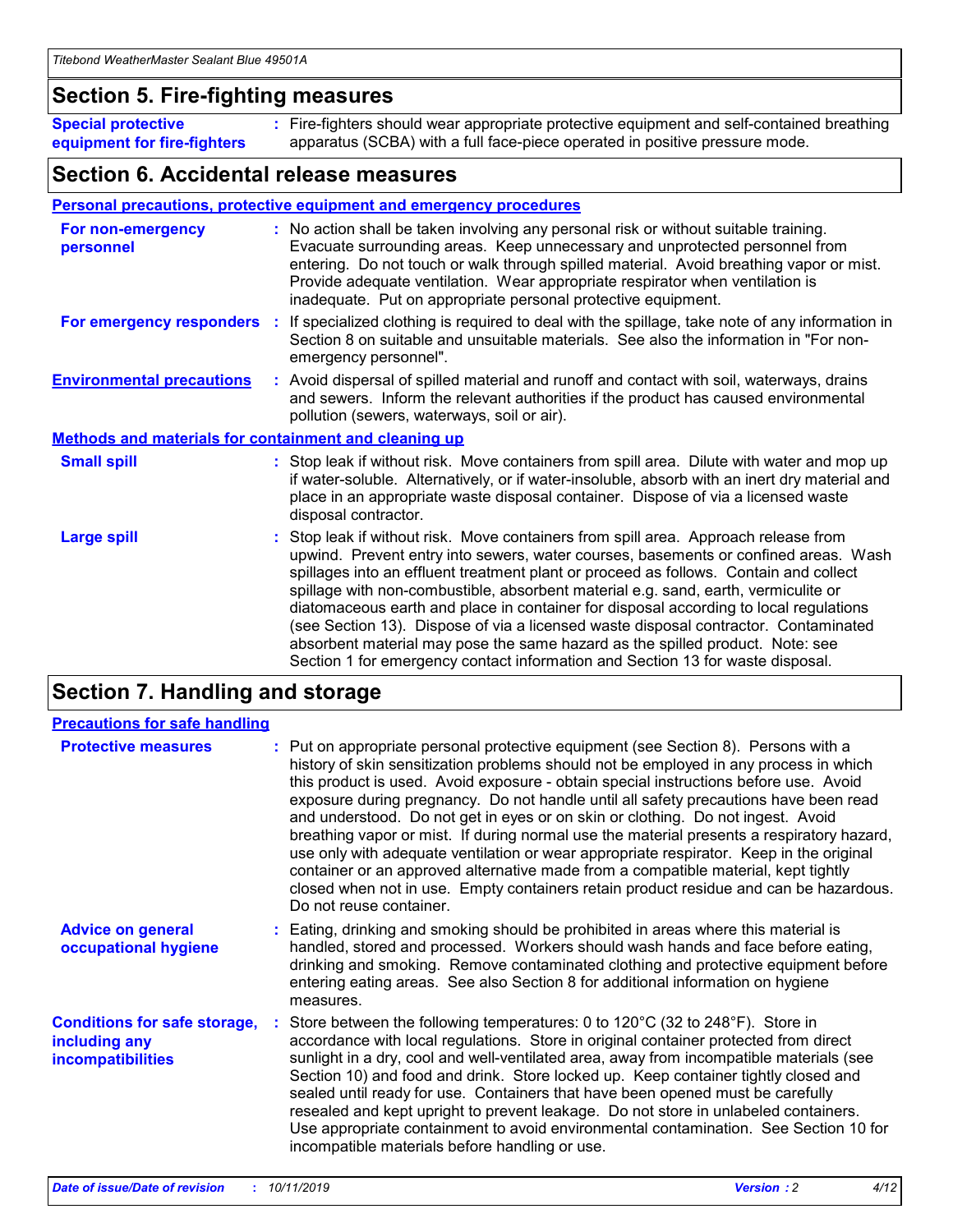## **Section 8. Exposure controls/personal protection**

#### **Control parameters**

#### **Occupational exposure limits**

| <b>Ingredient name</b>                               |    |                        | <b>Exposure limits</b>                                                                                                                                                                                                                                                                                                                                                                                                                                                                                                                                                                                                 |
|------------------------------------------------------|----|------------------------|------------------------------------------------------------------------------------------------------------------------------------------------------------------------------------------------------------------------------------------------------------------------------------------------------------------------------------------------------------------------------------------------------------------------------------------------------------------------------------------------------------------------------------------------------------------------------------------------------------------------|
| 3-aminopropyltriethoxysilane<br>Dibutyltin dilaurate |    |                        | None.<br>ACGIH TLV (United States, 3/2019). Absorbed through skin.<br>Notes: as Sn<br>TWA: $0.1 \text{ mg/m}^3$ , (as Sn) 8 hours.<br>STEL: 0.2 mg/m <sup>3</sup> , (as Sn) 15 minutes.<br>NIOSH REL (United States, 10/2016). Absorbed through skin.<br>Notes: as Sn<br>TWA: 0.1 mg/m <sup>3</sup> , (as Sn) 10 hours.<br>OSHA PEL (United States, 5/2018). Notes: as Sn<br>TWA: $0.1 \text{ mg/m}^3$ , (as Sn) 8 hours.<br>OSHA PEL 1989 (United States, 3/1989). Absorbed through skin.<br>Notes: measured as Sn<br>TWA: 0.1 mg/m <sup>3</sup> , (measured as Sn) 8 hours. Form: Organic                            |
| <b>Appropriate engineering</b><br>controls           |    |                        | : If user operations generate dust, fumes, gas, vapor or mist, use process enclosures,<br>local exhaust ventilation or other engineering controls to keep worker exposure to<br>airborne contaminants below any recommended or statutory limits.                                                                                                                                                                                                                                                                                                                                                                       |
| <b>Environmental exposure</b><br>controls            |    |                        | Emissions from ventilation or work process equipment should be checked to ensure<br>they comply with the requirements of environmental protection legislation. In some<br>cases, fume scrubbers, filters or engineering modifications to the process equipment<br>will be necessary to reduce emissions to acceptable levels.                                                                                                                                                                                                                                                                                          |
| <b>Individual protection measures</b>                |    |                        |                                                                                                                                                                                                                                                                                                                                                                                                                                                                                                                                                                                                                        |
| <b>Hygiene measures</b>                              |    |                        | : Wash hands, forearms and face thoroughly after handling chemical products, before<br>eating, smoking and using the lavatory and at the end of the working period.<br>Appropriate techniques should be used to remove potentially contaminated clothing.<br>Contaminated work clothing should not be allowed out of the workplace. Wash<br>contaminated clothing before reusing. Ensure that eyewash stations and safety<br>showers are close to the workstation location.                                                                                                                                            |
| <b>Eye/face protection</b>                           |    |                        | : Safety eyewear complying with an approved standard should be used when a risk<br>assessment indicates this is necessary to avoid exposure to liquid splashes, mists,<br>gases or dusts. If contact is possible, the following protection should be worn, unless<br>the assessment indicates a higher degree of protection: chemical splash goggles.                                                                                                                                                                                                                                                                  |
| <b>Skin protection</b>                               |    |                        |                                                                                                                                                                                                                                                                                                                                                                                                                                                                                                                                                                                                                        |
| <b>Hand protection</b>                               |    |                        | : Chemical-resistant, impervious gloves complying with an approved standard should be<br>worn at all times when handling chemical products if a risk assessment indicates this is<br>necessary. Considering the parameters specified by the glove manufacturer, check<br>during use that the gloves are still retaining their protective properties. It should be<br>noted that the time to breakthrough for any glove material may be different for different<br>glove manufacturers. In the case of mixtures, consisting of several substances, the<br>protection time of the gloves cannot be accurately estimated. |
| <b>Body protection</b>                               |    | handling this product. | Personal protective equipment for the body should be selected based on the task being<br>performed and the risks involved and should be approved by a specialist before                                                                                                                                                                                                                                                                                                                                                                                                                                                |
| <b>Other skin protection</b>                         |    |                        | : Appropriate footwear and any additional skin protection measures should be selected<br>based on the task being performed and the risks involved and should be approved by a<br>specialist before handling this product.                                                                                                                                                                                                                                                                                                                                                                                              |
| <b>Respiratory protection</b>                        | ÷. | aspects of use.        | Based on the hazard and potential for exposure, select a respirator that meets the<br>appropriate standard or certification. Respirators must be used according to a<br>respiratory protection program to ensure proper fitting, training, and other important                                                                                                                                                                                                                                                                                                                                                         |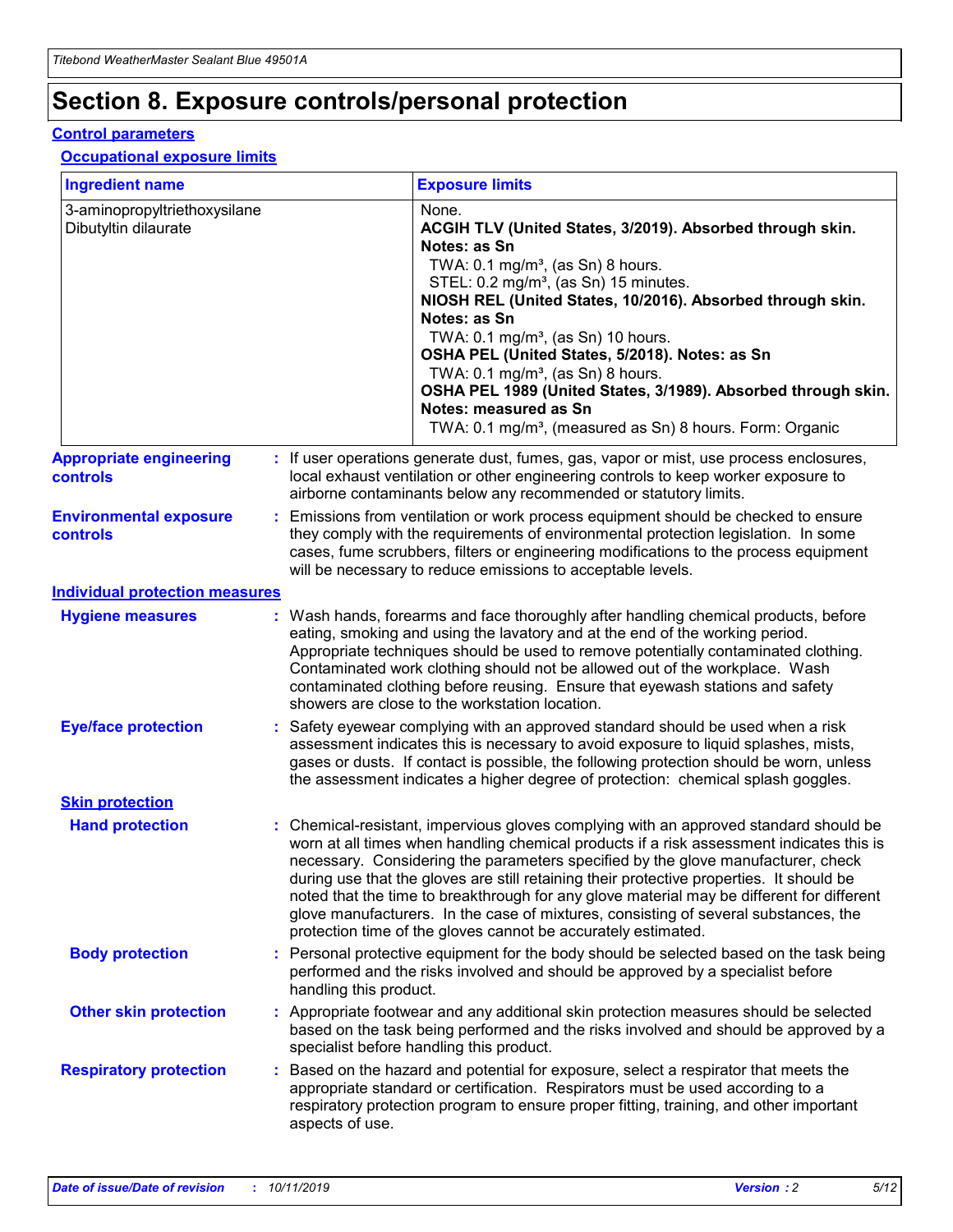### **Section 9. Physical and chemical properties**

#### **Appearance**

| <b>Physical state</b>                             | : Liquid. [Paste.]                                              |
|---------------------------------------------------|-----------------------------------------------------------------|
| Color                                             | $:$ Blue.                                                       |
| Odor                                              | : None [Slight]                                                 |
| <b>Odor threshold</b>                             | : Not available.                                                |
| рH                                                | : Not applicable.                                               |
| <b>Melting point</b>                              | : Not available.                                                |
| <b>Boiling point</b>                              | : >100°C (>212°F)                                               |
| <b>Flash point</b>                                | : Closed cup: $>200^{\circ}$ C ( $>392^{\circ}$ F) [Setaflash.] |
| <b>Evaporation rate</b>                           | $:$ <1 (butyl acetate = 1)                                      |
| <b>Flammability (solid, gas)</b>                  | : Not available.                                                |
| Lower and upper explosive<br>(flammable) limits   | : Not available.                                                |
| <b>VOC (less water, less</b><br>exempt solvents)  | $: 0$ g/l                                                       |
| <b>Volatility</b>                                 | $: 0\%$ (w/w)                                                   |
| <b>Vapor density</b>                              |                                                                 |
|                                                   | : Not available.                                                |
| <b>Relative density</b>                           | : 1.4329                                                        |
| <b>Solubility</b>                                 | Insoluble in the following materials: cold water and hot water. |
| <b>Solubility in water</b>                        | : Not available.                                                |
| <b>Partition coefficient: n-</b><br>octanol/water | $:$ Not available.                                              |
| <b>Auto-ignition temperature</b>                  | : Not available.                                                |
| <b>Decomposition temperature</b>                  | : Not available.                                                |

## **Section 10. Stability and reactivity**

| <b>Reactivity</b>                            | : No specific test data related to reactivity available for this product or its ingredients.            |
|----------------------------------------------|---------------------------------------------------------------------------------------------------------|
| <b>Chemical stability</b>                    | : The product is stable.                                                                                |
| <b>Possibility of hazardous</b><br>reactions | : Under normal conditions of storage and use, hazardous reactions will not occur.                       |
| <b>Conditions to avoid</b>                   | : No specific data.                                                                                     |
| <b>Incompatible materials</b>                | : No specific data.                                                                                     |
| <b>Hazardous decomposition</b><br>products   | Under normal conditions of storage and use, hazardous decomposition products should<br>not be produced. |

## **Section 11. Toxicological information**

#### **Information on toxicological effects**

#### **Acute toxicity**

| <b>Product/ingredient name</b> | <b>Result</b> | <b>Species</b> | <b>Dose</b>         | <b>Exposure</b> |
|--------------------------------|---------------|----------------|---------------------|-----------------|
| 3-aminopropyltriethoxysilane   | LD50 Dermal   | Rabbit         | $4.29$ g/kg         |                 |
|                                | ILD50 Oral    | Rat            | 1.57 g/kg           |                 |
| Dibutyltin dilaurate           | LD50 Oral     | Rat            | $175 \text{ mg/kg}$ |                 |

**Irritation/Corrosion**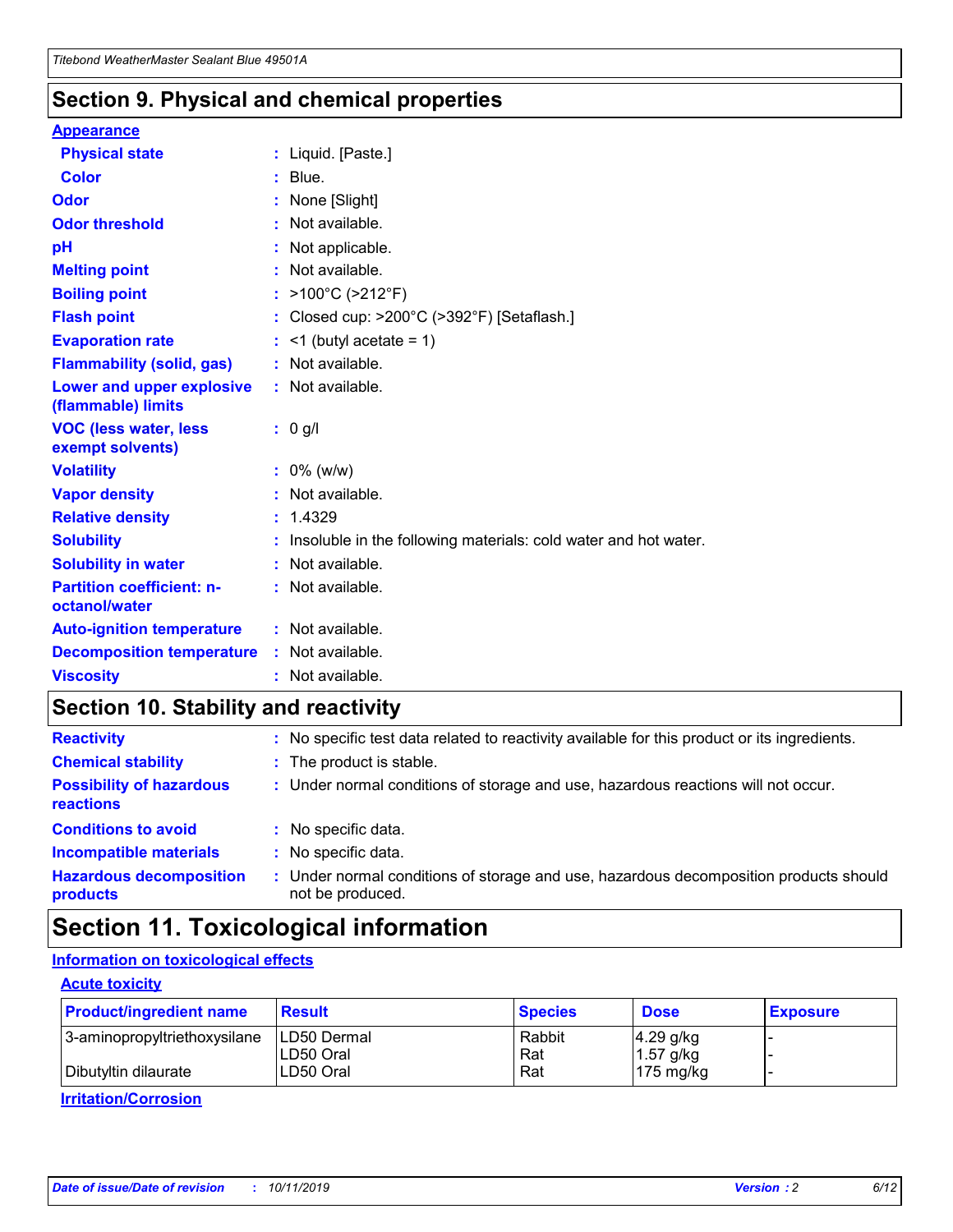## **Section 11. Toxicological information**

| <b>Product/ingredient name</b> | <b>Result</b>                 | <b>Species</b> | <b>Score</b> | <b>Exposure</b>    | <b>Observation</b> |
|--------------------------------|-------------------------------|----------------|--------------|--------------------|--------------------|
| 3-aminopropyltriethoxysilane   | Eyes - Mild irritant          | Rabbit         |              | $100$ mg           |                    |
|                                | Eyes - Severe irritant        | Rabbit         |              | 24 hours 750       |                    |
|                                |                               |                |              | ug                 |                    |
|                                | <b>Skin - Severe irritant</b> | Rabbit         |              | 24 hours 5         | ٠                  |
| Dibutyltin dilaurate           | Eyes - Moderate irritant      | Rabbit         |              | mq<br>24 hours 100 |                    |
|                                |                               |                |              | mg                 |                    |
|                                | Skin - Severe irritant        | Rabbit         |              | 500 mg             |                    |

#### **Sensitization**

Not available.

#### **Mutagenicity**

Not available.

#### **Carcinogenicity**

Not available.

#### **Reproductive toxicity**

Not available.

#### **Teratogenicity**

Not available.

#### **Specific target organ toxicity (single exposure)**

Not available.

#### **Specific target organ toxicity (repeated exposure)**

| <b>Name</b>                                                                  |                                                                                                                             | <b>Category</b> | <b>Route of</b><br>exposure  | <b>Target organs</b> |
|------------------------------------------------------------------------------|-----------------------------------------------------------------------------------------------------------------------------|-----------------|------------------------------|----------------------|
| Dibutyltin dilaurate                                                         |                                                                                                                             | Category 1      | $\qquad \qquad \blacksquare$ | respiratory system   |
| <b>Aspiration hazard</b><br>Not available.                                   |                                                                                                                             |                 |                              |                      |
| <b>Information on the likely</b><br>routes of exposure                       | : Not available.                                                                                                            |                 |                              |                      |
| <b>Potential acute health effects</b>                                        |                                                                                                                             |                 |                              |                      |
| <b>Eye contact</b>                                                           | : May cause eye irritation.                                                                                                 |                 |                              |                      |
| <b>Inhalation</b>                                                            | : No known significant effects or critical hazards.                                                                         |                 |                              |                      |
| <b>Skin contact</b>                                                          | : May cause skin irritation.                                                                                                |                 |                              |                      |
| <b>Ingestion</b>                                                             | : No known significant effects or critical hazards.                                                                         |                 |                              |                      |
| Symptoms related to the physical, chemical and toxicological characteristics |                                                                                                                             |                 |                              |                      |
| <b>Eye contact</b>                                                           | : Adverse symptoms may include the following:<br>irritation<br>watering<br>redness                                          |                 |                              |                      |
| <b>Inhalation</b>                                                            | : Adverse symptoms may include the following:<br>reduced fetal weight<br>increase in fetal deaths<br>skeletal malformations |                 |                              |                      |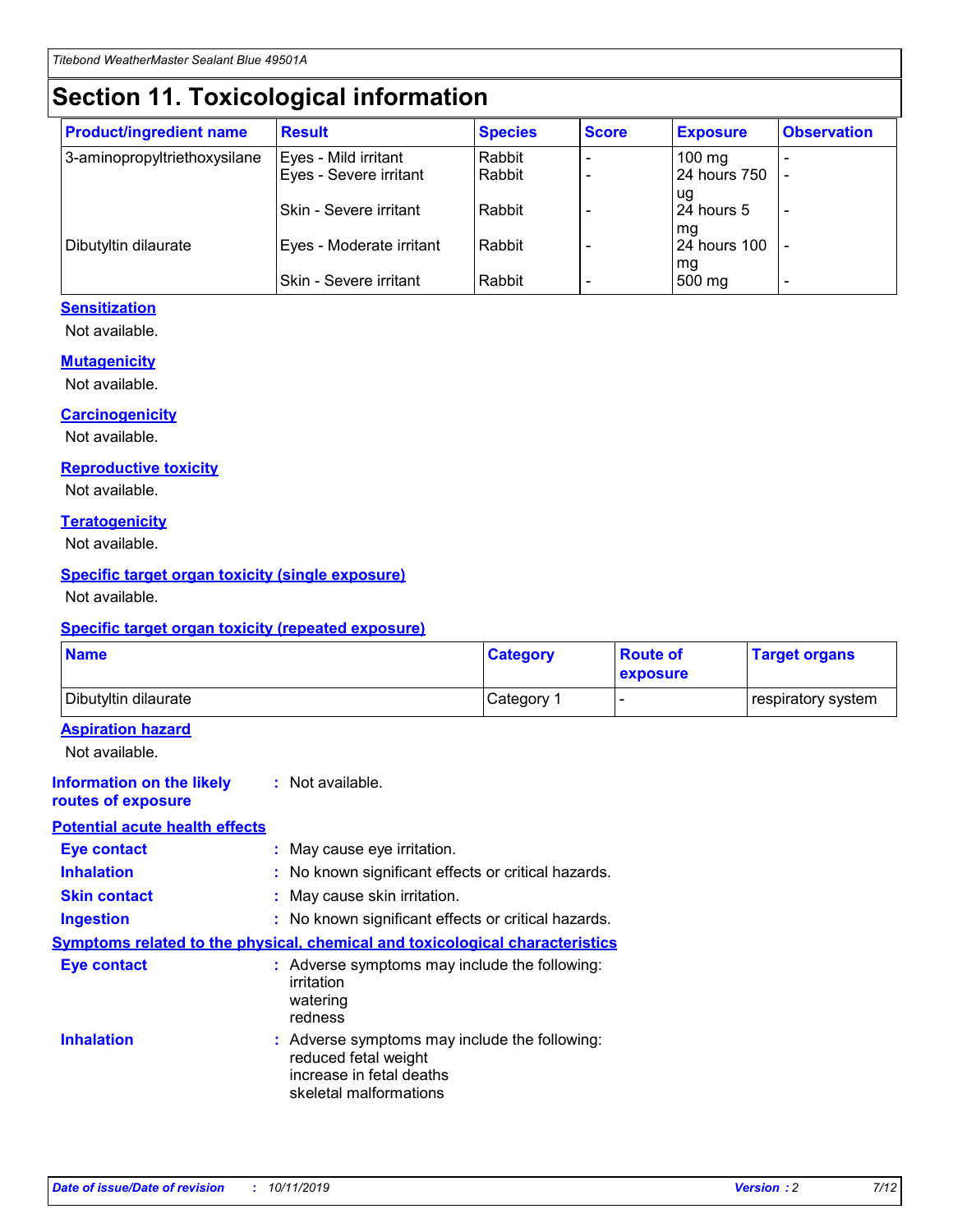## **Section 11. Toxicological information**

| <b>Skin contact</b>                     | : Adverse symptoms may include the following:<br>irritation<br>redness<br>reduced fetal weight<br>increase in fetal deaths<br>skeletal malformations |
|-----------------------------------------|------------------------------------------------------------------------------------------------------------------------------------------------------|
| <b>Ingestion</b>                        | : Adverse symptoms may include the following:<br>reduced fetal weight<br>increase in fetal deaths<br>skeletal malformations                          |
|                                         | Delayed and immediate effects and also chronic effects from short and long term exposure                                                             |
| <b>Short term exposure</b>              |                                                                                                                                                      |
| <b>Potential immediate</b><br>effects   | : Not available.                                                                                                                                     |
| <b>Potential delayed effects</b>        | : Not available.                                                                                                                                     |
| <b>Long term exposure</b>               |                                                                                                                                                      |
| <b>Potential immediate</b><br>effects   | : Not available.                                                                                                                                     |
| <b>Potential delayed effects</b>        | : Not available.                                                                                                                                     |
| <b>Potential chronic health effects</b> |                                                                                                                                                      |
| Not available.                          |                                                                                                                                                      |
| <b>General</b>                          | : Once sensitized, a severe allergic reaction may occur when subsequently exposed to<br>very low levels.                                             |
| <b>Carcinogenicity</b>                  | : No known significant effects or critical hazards.                                                                                                  |
| <b>Mutagenicity</b>                     | No known significant effects or critical hazards.                                                                                                    |
| <b>Teratogenicity</b>                   | May damage the unborn child.                                                                                                                         |
| <b>Developmental effects</b>            | No known significant effects or critical hazards.                                                                                                    |
| <b>Fertility effects</b>                | : May damage fertility.                                                                                                                              |
| <b>Numerical measures of toxicity</b>   |                                                                                                                                                      |
| <b>Acute toxicity estimates</b>         |                                                                                                                                                      |
|                                         |                                                                                                                                                      |

Not available.

## **Section 12. Ecological information**

#### **Toxicity**

| <b>Product/ingredient name</b> | <b>Result</b>                     | <b>Species</b>                       | <b>Exposure</b> |
|--------------------------------|-----------------------------------|--------------------------------------|-----------------|
| Dibutyltin dilaurate           | Chronic EC10 > 2 mg/l Fresh water | Algae - Scenedesmus<br>I subspicatus | l 96 hours      |

#### **Persistence and degradability**

| <b>Product/ingredient name</b> | <b>Test</b>                                                                    | <b>Result</b>  |                   | <b>Dose</b> | <b>Inoculum</b>         |
|--------------------------------|--------------------------------------------------------------------------------|----------------|-------------------|-------------|-------------------------|
| Dibutyltin dilaurate           | OECD 301F<br>Ready<br>Biodegradability -<br>Manometric<br>Respirometry<br>Test | 23 % - 28 days |                   |             |                         |
| <b>Product/ingredient name</b> | <b>Aquatic half-life</b>                                                       |                | <b>Photolysis</b> |             | <b>Biodegradability</b> |
| Dibutyltin dilaurate           |                                                                                |                |                   |             | Inherent                |

#### **Bioaccumulative potential**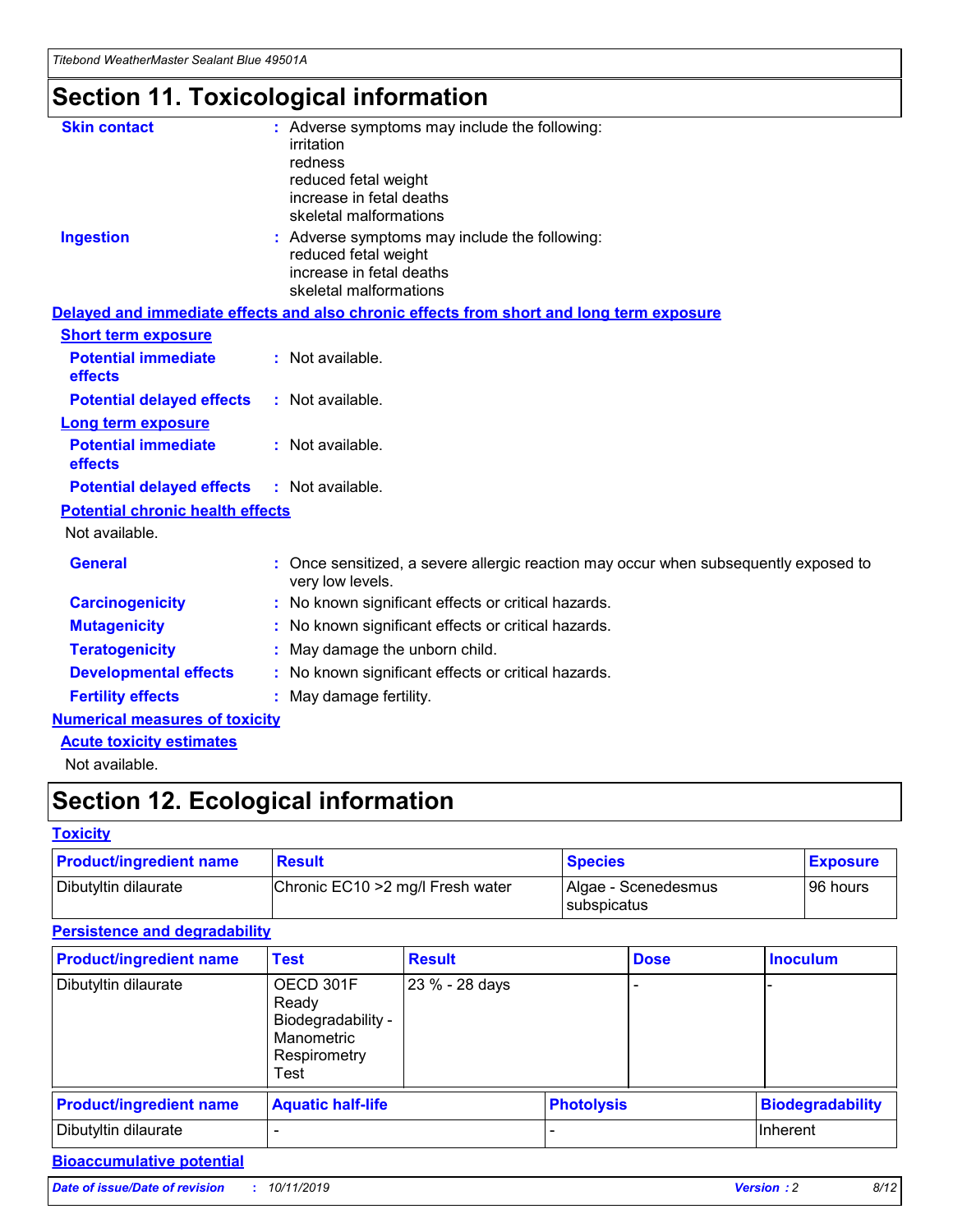## **Section 12. Ecological information**

| <b>Product/ingredient name</b> | $LoaPow$ | <b>BCF</b> | <b>Potential</b> |
|--------------------------------|----------|------------|------------------|
| 3-aminopropyltriethoxysilane   | 1.7      | 3.4        | low              |
| Dibutyltin dilaurate           | 4.44     | 2.91       | low              |

#### **Mobility in soil**

| <b>Soil/water partition</b><br>coefficient (K <sub>oc</sub> ) | : Not available.                                    |
|---------------------------------------------------------------|-----------------------------------------------------|
| <b>Other adverse effects</b>                                  | : No known significant effects or critical hazards. |

### **Section 13. Disposal considerations**

|  | <b>Disposal methods</b> |  |
|--|-------------------------|--|

**Disposal methods** : The generation of waste should be avoided or minimized wherever possible. Disposal of this product, solutions and any by-products should at all times comply with the requirements of environmental protection and waste disposal legislation and any regional local authority requirements. Dispose of surplus and non-recyclable products via a licensed waste disposal contractor. Waste should not be disposed of untreated to the sewer unless fully compliant with the requirements of all authorities with jurisdiction. Waste packaging should be recycled. Incineration or landfill should only be considered when recycling is not feasible. This material and its container must be disposed of in a safe way. Care should be taken when handling emptied containers that have not been cleaned or rinsed out. Empty containers or liners may retain some product residues. Avoid dispersal of spilled material and runoff and contact with soil, waterways, drains and sewers.

## **Section 14. Transport information**

|                                      | <b>DOT</b><br><b>Classification</b> | <b>TDG</b><br><b>Classification</b> | <b>Mexico</b><br><b>Classification</b> | <b>ADR/RID</b>           | <b>IMDG</b>              | <b>IATA</b>    |
|--------------------------------------|-------------------------------------|-------------------------------------|----------------------------------------|--------------------------|--------------------------|----------------|
| <b>UN number</b>                     | Not regulated.                      | Not regulated.                      | Not regulated.                         | Not regulated.           | Not regulated.           | Not regulated. |
| <b>UN proper</b><br>shipping name    | $\blacksquare$                      |                                     |                                        |                          |                          |                |
| <b>Transport</b><br>hazard class(es) | $\blacksquare$                      | $\overline{\phantom{a}}$            | $\overline{\phantom{a}}$               | $\overline{\phantom{a}}$ | $\overline{\phantom{a}}$ | $\blacksquare$ |
| <b>Packing group</b>                 | $\overline{\phantom{a}}$            | -                                   | -                                      | -                        |                          | -              |
| <b>Environmental</b><br>hazards      | No.                                 | No.                                 | No.                                    | No.                      | No.                      | No.            |

## **Section 15. Regulatory information**

#### **U.S. Federal regulations**

#### **SARA 302/304**

#### **Composition/information on ingredients**

No products were found.

**SARA 304 RQ :** Not applicable.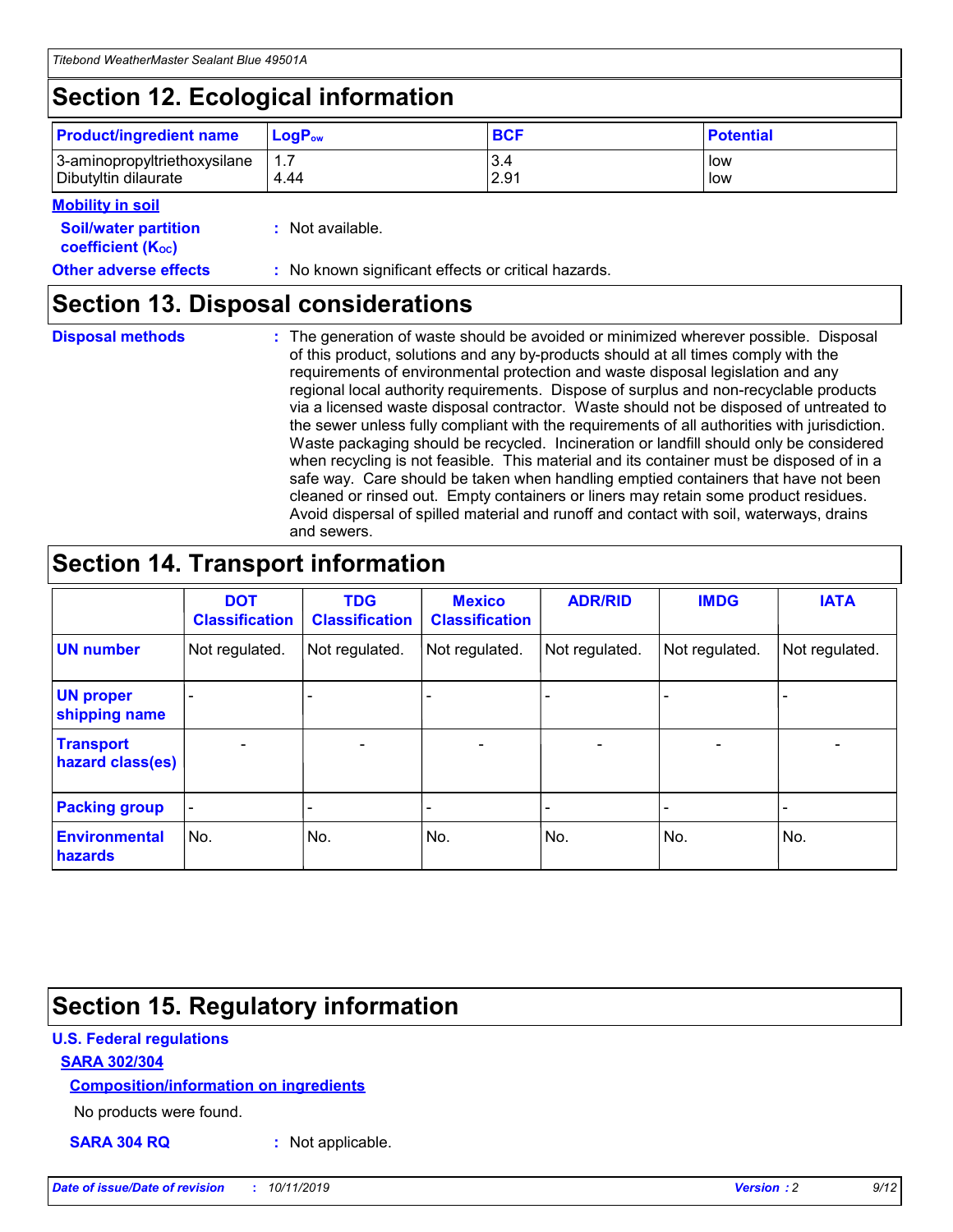## **Section 15. Regulatory information**

#### **SARA 311/312**

**Classification :** EYE IRRITATION - Category 2B SKIN SENSITIZATION - Category 1 TOXIC TO REPRODUCTION (Fertility) - Category 1B TOXIC TO REPRODUCTION (Unborn child) - Category 1B

#### **Composition/information on ingredients**

| <b>Name</b>                  | $\frac{9}{6}$ | <b>Classification</b>                                                                                            |
|------------------------------|---------------|------------------------------------------------------------------------------------------------------------------|
| 3-aminopropyltriethoxysilane | $\leq$ 3      | <b>FLAMMABLE LIQUIDS - Category 4</b><br><b>ACUTE TOXICITY (oral) - Category 4</b>                               |
|                              |               | SKIN IRRITATION - Category 2<br>EYE IRRITATION - Category 2A                                                     |
| Dibutyltin dilaurate         | ≤0.3          | ACUTE TOXICITY (oral) - Category 3<br>SKIN CORROSION - Category 1C                                               |
|                              |               | SERIOUS EYE DAMAGE - Category 1<br>SKIN SENSITIZATION - Category 1<br><b>GERM CELL MUTAGENICITY - Category 2</b> |
|                              |               | TOXIC TO REPRODUCTION (Fertility) - Category 1B<br>TOXIC TO REPRODUCTION (Unborn child) - Category 1B            |
|                              |               | SPECIFIC TARGET ORGAN TOXICITY (REPEATED<br>EXPOSURE) (respiratory system) - Category 1                          |

#### **State regulations**

| <b>Massachusetts</b> | : None of the components are listed. |
|----------------------|--------------------------------------|
| <b>New York</b>      | : None of the components are listed. |
| <b>New Jersey</b>    | : None of the components are listed. |
| <b>Pennsylvania</b>  | : None of the components are listed. |

#### **California Prop. 65**

**A** WARNING: This product can expose you to methanol, which is known to the State of California to cause birth defects or other reproductive harm. For more information go to www.P65Warnings.ca.gov.

| <b>Ingredient name</b> | No significant risk Maximum<br>level | acceptable dosage<br>level |
|------------------------|--------------------------------------|----------------------------|
| methanol               |                                      | Yes.                       |

#### **International regulations**

**Chemical Weapon Convention List Schedules I, II & III Chemicals** Not listed.

#### **Montreal Protocol**

Not listed.

**Stockholm Convention on Persistent Organic Pollutants**

Not listed.

#### **UNECE Aarhus Protocol on POPs and Heavy Metals**

Not listed.

#### **Inventory list**

### **China :** All components are listed or exempted.

**United States TSCA 8(b) inventory :** All components are active or exempted.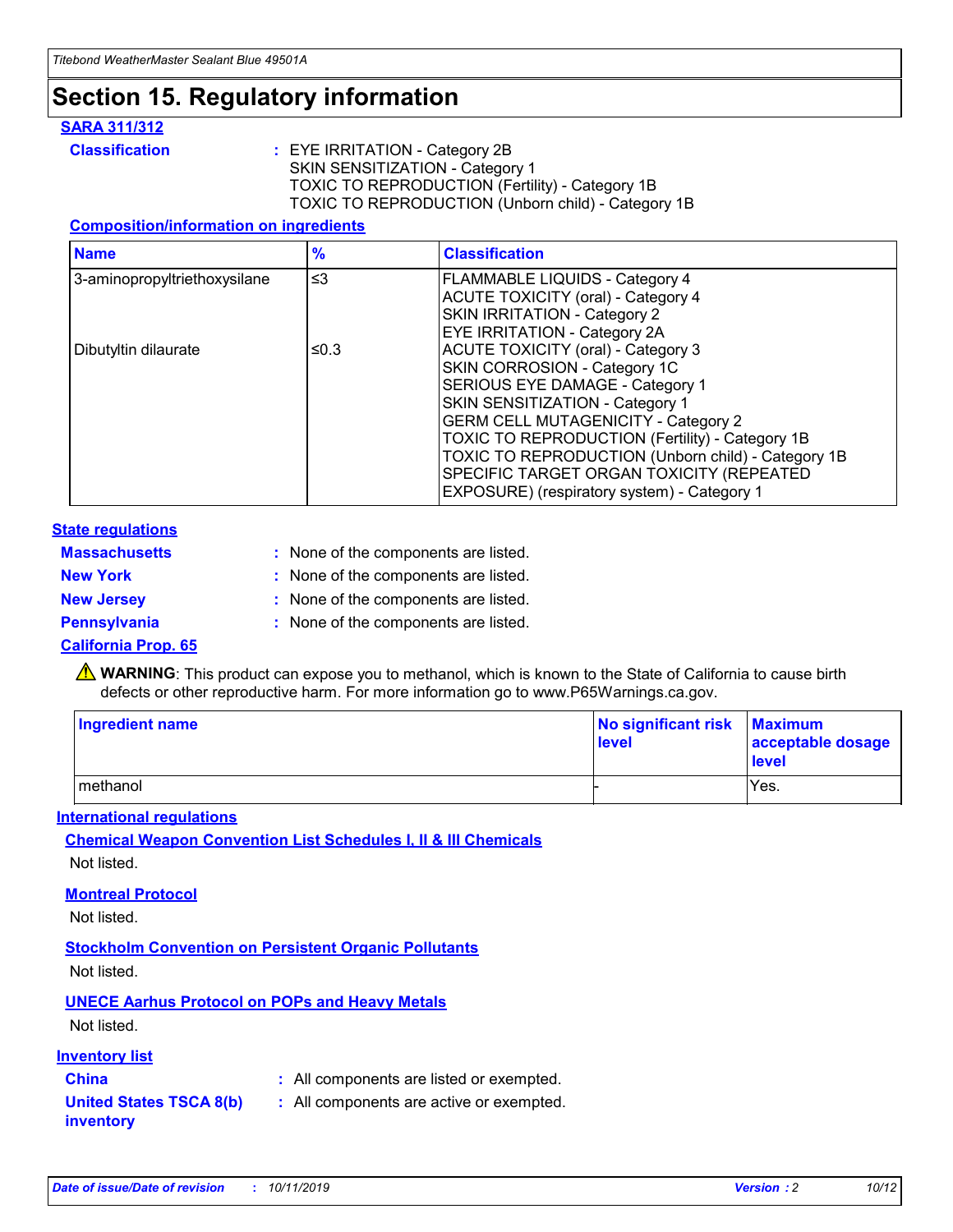## **Section 16. Other information**

**Hazardous Material Information System (U.S.A.)**



**Caution: HMIS® ratings are based on a 0-4 rating scale, with 0 representing minimal hazards or risks, and 4 representing significant hazards or risks. Although HMIS® ratings and the associated label are not required on SDSs or products leaving a facility under 29 CFR 1910.1200, the preparer may choose to provide them. HMIS® ratings are to be used with a fully implemented HMIS® program. HMIS® is a registered trademark and service mark of the American Coatings Association, Inc.**

**The customer is responsible for determining the PPE code for this material. For more information on HMIS® Personal Protective Equipment (PPE) codes, consult the HMIS® Implementation Manual.**

#### **National Fire Protection Association (U.S.A.)**



**Reprinted with permission from NFPA 704-2001, Identification of the Hazards of Materials for Emergency Response Copyright ©1997, National Fire Protection Association, Quincy, MA 02269. This reprinted material is not the complete and official position of the National Fire Protection Association, on the referenced subject which is represented only by the standard in its entirety.**

**Copyright ©2001, National Fire Protection Association, Quincy, MA 02269. This warning system is intended to be interpreted and applied only by properly trained individuals to identify fire, health and reactivity hazards of chemicals. The user is referred to certain limited number of chemicals with recommended classifications in NFPA 49 and NFPA 325, which would be used as a guideline only. Whether the chemicals are classified by NFPA or not, anyone using the 704 systems to classify chemicals does so at their own risk.**

#### **Procedure used to derive the classification**

|                                                                                                                    | <b>Classification</b>                                                                                                                                                                                                                                                                                                                                                                                                                                                                                                                                         | <b>Justification</b>                                                     |
|--------------------------------------------------------------------------------------------------------------------|---------------------------------------------------------------------------------------------------------------------------------------------------------------------------------------------------------------------------------------------------------------------------------------------------------------------------------------------------------------------------------------------------------------------------------------------------------------------------------------------------------------------------------------------------------------|--------------------------------------------------------------------------|
| EYE IRRITATION - Category 2B<br>SKIN SENSITIZATION - Category 1<br>TOXIC TO REPRODUCTION (Fertility) - Category 1B | TOXIC TO REPRODUCTION (Unborn child) - Category 1B                                                                                                                                                                                                                                                                                                                                                                                                                                                                                                            | Expert judgment<br>Expert judgment<br>Expert judgment<br>Expert judgment |
| <b>History</b>                                                                                                     |                                                                                                                                                                                                                                                                                                                                                                                                                                                                                                                                                               |                                                                          |
| Date of printing                                                                                                   | : 4/22/2022                                                                                                                                                                                                                                                                                                                                                                                                                                                                                                                                                   |                                                                          |
| Date of issue/Date of<br>revision                                                                                  | : 10/11/2019                                                                                                                                                                                                                                                                                                                                                                                                                                                                                                                                                  |                                                                          |
| Date of previous issue                                                                                             | : 10/16/2020                                                                                                                                                                                                                                                                                                                                                                                                                                                                                                                                                  |                                                                          |
| <b>Version</b>                                                                                                     | $\therefore$ 2                                                                                                                                                                                                                                                                                                                                                                                                                                                                                                                                                |                                                                          |
| <b>Key to abbreviations</b>                                                                                        | $:$ ATE = Acute Toxicity Estimate<br><b>BCF</b> = Bioconcentration Factor<br>GHS = Globally Harmonized System of Classification and Labelling of Chemicals<br>IATA = International Air Transport Association<br>IBC = Intermediate Bulk Container<br><b>IMDG = International Maritime Dangerous Goods</b><br>LogPow = logarithm of the octanol/water partition coefficient<br>MARPOL = International Convention for the Prevention of Pollution From Ships, 1973<br>as modified by the Protocol of 1978. ("Marpol" = marine pollution)<br>UN = United Nations |                                                                          |